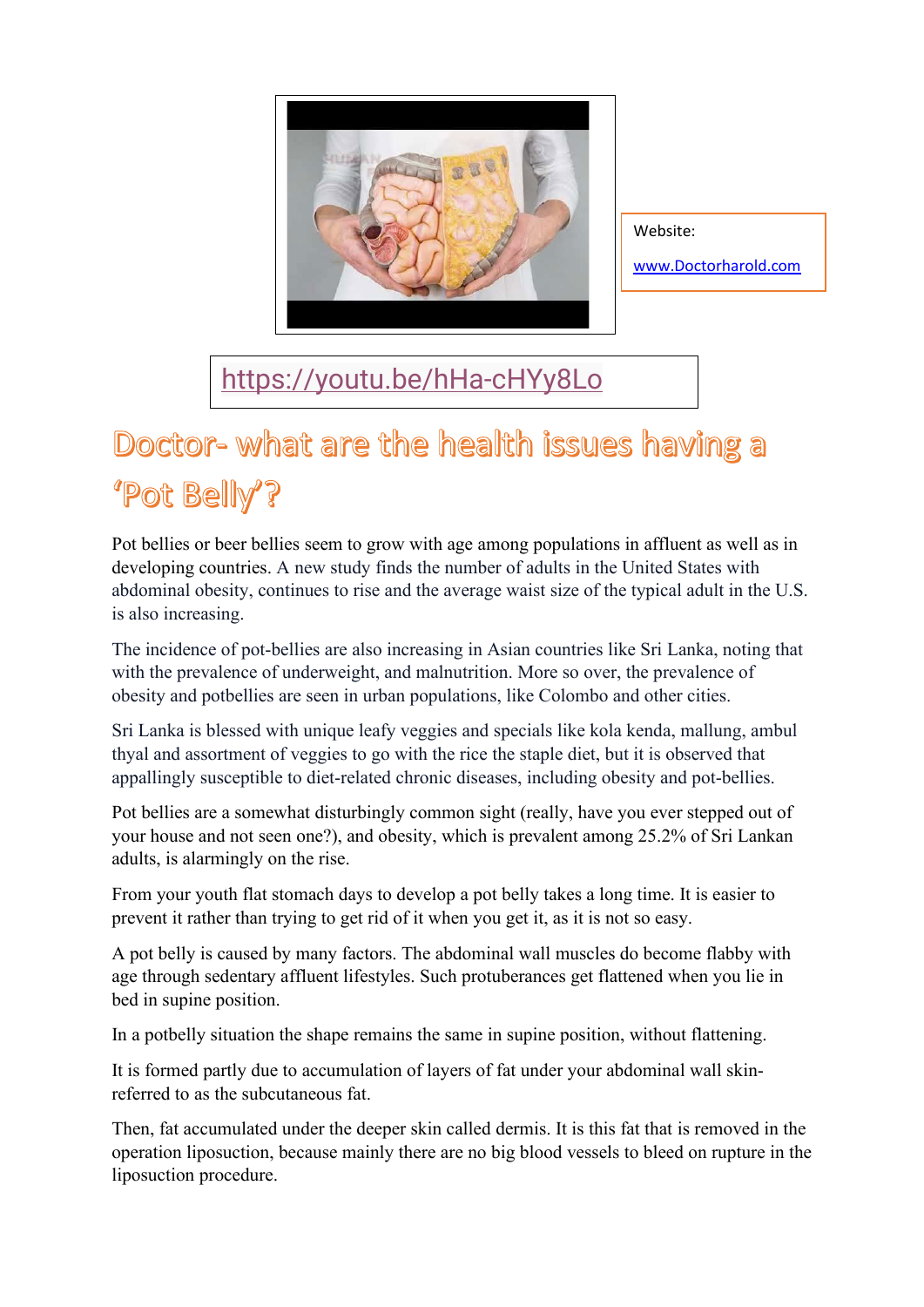Deeper behind the abdominal wall muscles is the peritoneum- a cover over the internal organs.

Fat collects over it called extra -peritoneal fat, and beneath the peritoneum is the abdominal cavity and fat covers all the internal organs to keep them warm and prevent from shock movements due to trauma.

Now talking about the omentum, is a membrane hanging from the greater curvature of your stomach. In thin people this is a thin membrane with a few scattered fat infiltrations.

As you put on weight this becomes filled with fat and the omentum becomes like a ball impregnated with fat tissues.

Omental fat is closer to your internal organs like your liver, so they look to it for energy.

The fat it releases goes to your liver and from there to your arteries, where it's linked to increased lousy LDL cholesterol and worse -- low HDL, high triglycerides, and inflammation-causing chemicals.16 M

All the fat in the abdominal cavity is referred to as visceral fat. When it is excessively surrounding the organs, these fat masses can affect their body functions. Like anything, fat can become inflamed which makes it painful and can cause trouble.

## **How does a thin person with flat belly get into the stage having a potbelly?**

It is all due to sedentary lifestyle, with no daily exercise to keep fit, and eating high dense foods, which results in a pot belly.

The worst foods are processed meats, carb dense foods, fried foods, and other excessively fat containing foods.

Carb- dense foods trigger inflammation in your guts. Carb-dense foods can alter the balance of your gut flora or as we call microbiota, triggering inflammation.

Unhealthy dietary fats are linked to inflammation, and thus contribute to excess belly fat. They are found in packaged foods containing trans-fat to increase shelf life, processed and high-fat cuts of meat, full dairy, corn oil, grape-seed oil, soybean oil, sunflower oil containing omega-6 fats

Certain foods encourage belly fat. One of them is trans fats, which are found in meats and dairy as well as in deep-fried or processed foods. Also bad are sodas, candy, processed baked goods, and other foods sweetened with fructose. So read the labels and avoid ingredients like "partially hydrogenated oils" or "high-fructose corn syrup." And follow the usual rules for healthy eating, with lots of fresh produce, whole grains like wheat breads and oatmeal, and lean protein like skinless chicken, fish, eggs, beans, and low-fat dairy.

## **Why is visceral fat among 'pot-bellied people' bad for you?**

Fat under your skin or subcutaneous fat is harmless, unlike the deeper visceral fat. Visceral fat can raise your risk for serious medical issues like heart disease, Alzheimer's, type 2 diabetes, stroke and high blood cholesterol and triglyceride levels.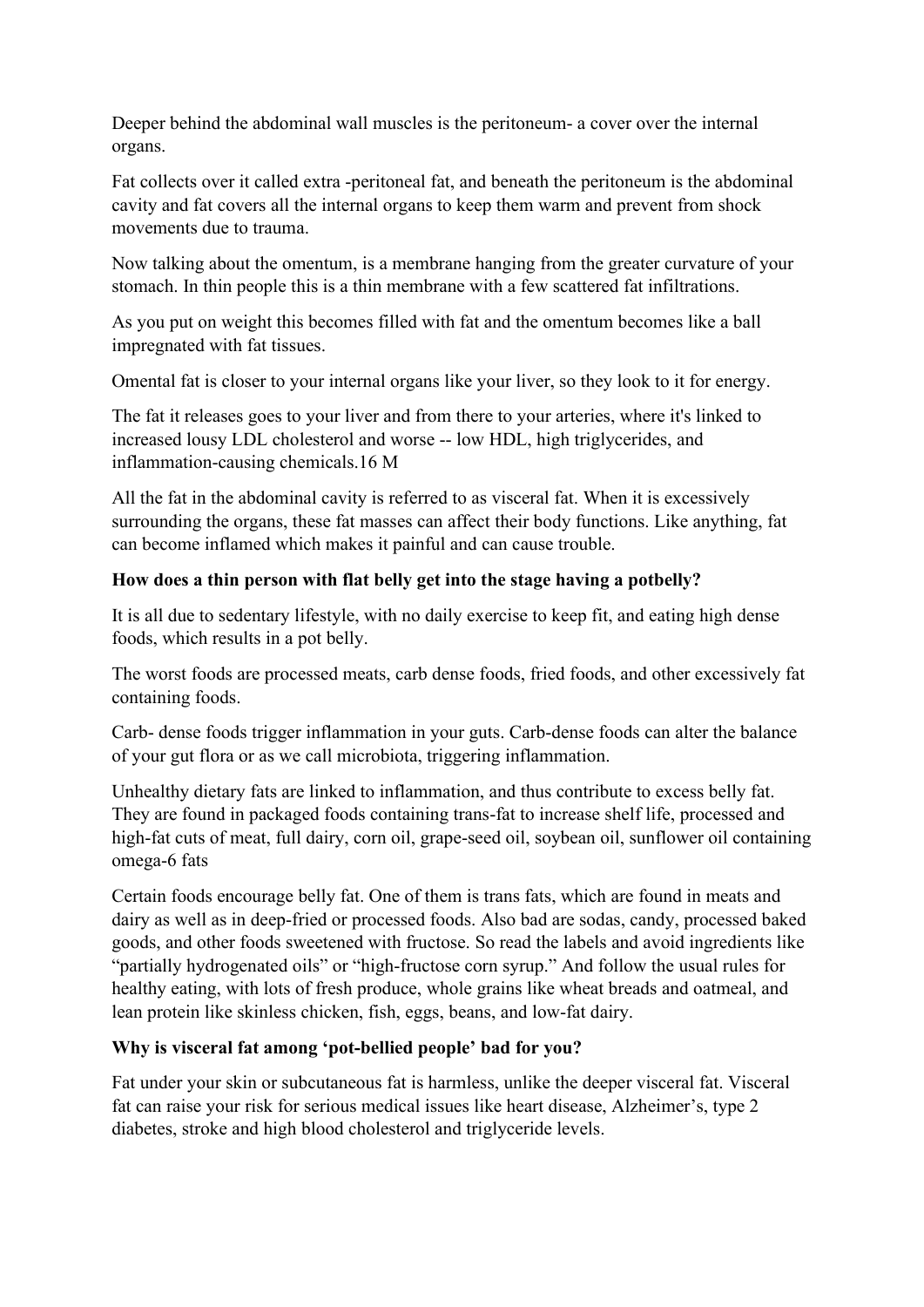Studies have shown that visceral fat makes more of certain proteins that inflame your body's tissues and organs and narrow your blood vessels resulting in high peripheral resistance leading to high blood pressure.

As scientists learn more about the key role of inflammation in diabetes, heart disease and other disorders, new research from Washington University School of Medicine in St. Louis suggests that fat in the belly may be an important promoter of that inflammation.

This fat is metabolically active and increased inflammatory cytokines are produced.

Cytokine is a general term used for small, secreted proteins that are key modulators of inflammation.

In obese people the visceral fat produces highly inflammable cytokines. Also, these cytokines become highly inflamed in patients with metabolic syndrome and in those with established coronary artery disease, and contributes to insulin resistance

These researched facts prove that these cytokines produced from visceral fat is like sitting on a volcano that would erupt any moment and lead to serious situations affecting your health and wellbeing.

The vital organs that are affected are the pancreas, liver, and intestines among others, and runs a risk of certain health complications as mentioned before.

## **There are certain foods that fight belly fat.** They include:

Dark Chocolate. We all need a sweet fix from time to time. ...

Blueberries. While most fruits are good for our overall health, there's one that takes the cake when it comes to burning belly fat – blueberries! ...

Avocado. ...

Oatmeal. ...

Leafy Greens. ...

Nuts.

Fish. ...

Peanut Butter.

I would like to mention that lemon water is low calorie, can promote fullness, helps reduce calorie intake, and when taken daily may lead to weight loss.

Drinking green tea helps you to shed pounds and melt away the unhealthy visceral fat bellies.

Dieting will lose overall weight and helps to shrink your waistline.

Studies suggest that more calcium and vitamin D in your body may be linked to less visceral fat. So, load up on leafy greens like collards and spinach. Tofu and sardines are also good picks, as are dairy foods like yogurt, cheese, and milk.